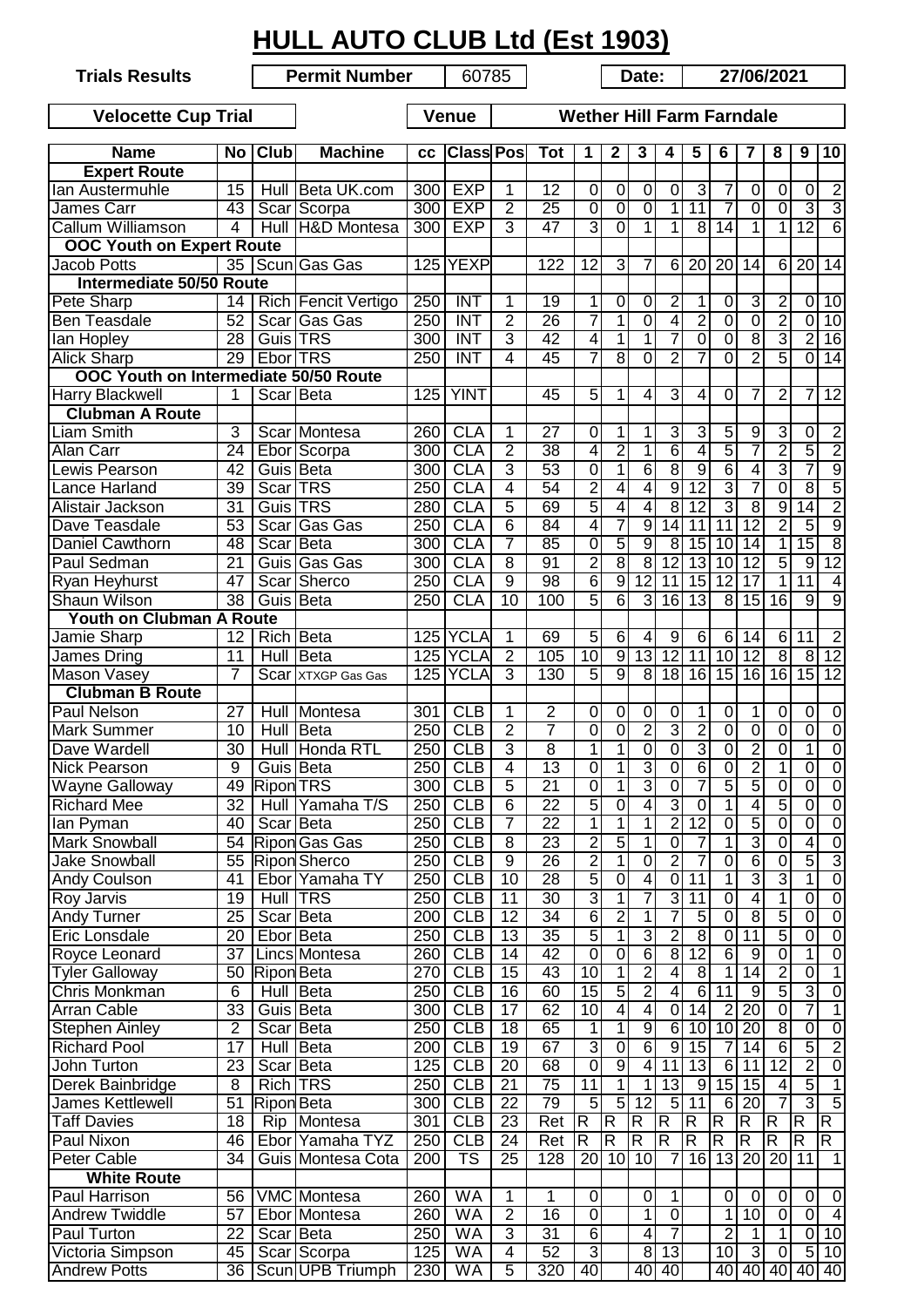## **HULL AUTO CLUB Ltd (Est 1903)**

| <b>Non-starters</b>          |      |           |             |     |              |     |  |  |  |  |  |
|------------------------------|------|-----------|-------------|-----|--------------|-----|--|--|--|--|--|
| Reece Woodmansey             | 16 I |           | Hull Sherco |     | 125 YCLB     | N/S |  |  |  |  |  |
| Matilda Arbon                | 26 I | Guis Beta |             | 80  | <b>IYCLA</b> | N/S |  |  |  |  |  |
| <b>Matthew</b><br>Tissington | 44   |           | Scar Scorpa | 300 | <b>INT</b>   | N/S |  |  |  |  |  |

Thanks to the landowner Mike Sunley for the use of this great bit of land, to Ian Austermuhle & Eric Lonsdale for helping mark out and course marking and to observers Trev Jones, Harold Wilson, Tim Marrison, Mike Duston, Lynn & Erin Woodmansey, Mark & Shirley Williamson, Pete Darrell, Alan & Sam Dring and Jayne Peace.

Thanks to road crossing marshals Peter & Eileen Race, Sue Austermuhle & Shannon Summer, Paul & Reece Woodmansey & Shane Monkman and to all who collected & sorted flags after the event.

Hull Auto Club is centered in Ryedale, North Yorkshire and only runs trials in Rosedale, Farndale, Helmsley and Lockton areas of North Yorkshire. All our trials areOPEN, but Club Members accumulate points towards the Club Championships.

Our next trial is planned for 22nd August at Piethorn Farm, East Moors, Helmsley. It's an OPEN trial for all classes and incorporates a round of the EYC Centre Championships for Clubmen, Twin-shock and Youths.

We would like to thank Scarborough & DMC and Guisborough & DMC for allowing us to post our results on their websites. **We will also post notices and results on Trials Central & the Hull Auto Facebook page .** When looking on the SDMC website for other clubs results/regs, go to regs & results, regs & docs, centre regs

Jim Austermuhle Gen Sec, Hull Auto Club

| <b>Trial Entry Statistics</b>    | 27/06/2021          |                  |  |  |  |  |  |  |  |  |
|----------------------------------|---------------------|------------------|--|--|--|--|--|--|--|--|
|                                  | Velocette Cup Trial |                  |  |  |  |  |  |  |  |  |
| <b>Wether Hill Farm Farndale</b> |                     |                  |  |  |  |  |  |  |  |  |
| <b>Entries</b>                   | <b>Nos</b>          | % of Entry       |  |  |  |  |  |  |  |  |
| Expert                           | 3                   | 5.5              |  |  |  |  |  |  |  |  |
| Youth on Expert route            | 1                   | $\overline{1.8}$ |  |  |  |  |  |  |  |  |
| Intermediate                     | 5                   | 9.1              |  |  |  |  |  |  |  |  |
| Youth on Int Route               | 1                   | 1.8              |  |  |  |  |  |  |  |  |
| Clubman A                        | $\overline{10}$     | 18.2             |  |  |  |  |  |  |  |  |
| Youth on CLA                     | 4                   | $\overline{7.3}$ |  |  |  |  |  |  |  |  |
| Clubman B                        | $\overline{24}$     | 43.6             |  |  |  |  |  |  |  |  |
| Youth on CLB                     | 1                   | 1.8              |  |  |  |  |  |  |  |  |
| Twinshock (if TS class)          | 1                   | $\overline{1.8}$ |  |  |  |  |  |  |  |  |
| White Route A & Y                | 5                   | 9.1              |  |  |  |  |  |  |  |  |
| <b>Total Entrants</b>            | $\overline{55}$     | 100.0            |  |  |  |  |  |  |  |  |
| <b>Further Breakdown</b>         | <b>Nos</b>          | % of Entry       |  |  |  |  |  |  |  |  |
| <b>Total Youth Entry</b>         | 7                   | 12.7             |  |  |  |  |  |  |  |  |
| <b>Total Clubmen</b>             | $\overline{34}$     | 61.8             |  |  |  |  |  |  |  |  |
| Non-starters                     | $\overline{3}$      | $\overline{5.5}$ |  |  |  |  |  |  |  |  |
| Retired                          | $\overline{2}$      | $\overline{3.6}$ |  |  |  |  |  |  |  |  |
|                                  |                     |                  |  |  |  |  |  |  |  |  |
| <b>Machines</b>                  | <b>Nos</b>          | % of entry       |  |  |  |  |  |  |  |  |
| <b>Beta</b>                      | $\overline{21}$     | 38.2             |  |  |  |  |  |  |  |  |
| Gas Gas                          | 6                   | 10.9             |  |  |  |  |  |  |  |  |
| Honda                            | 1                   | 1.8              |  |  |  |  |  |  |  |  |
| Jotogas                          | $\overline{0}$      | 0.0              |  |  |  |  |  |  |  |  |
| $\overline{a}$                   |                     | $\cdots$         |  |  |  |  |  |  |  |  |

| Montesa            |    | 14.5  |
|--------------------|----|-------|
| Ossa               |    | 0.0   |
| Scorpa             |    | 7.3   |
| Sherco             | 3  | 5.5   |
| <b>TRS</b>         |    | 12.7  |
| Vertigo            |    | 1.8   |
| <b>Others</b>      |    | 7.3   |
| <b>Total Bikes</b> | 55 | 100.0 |

More stats on next page